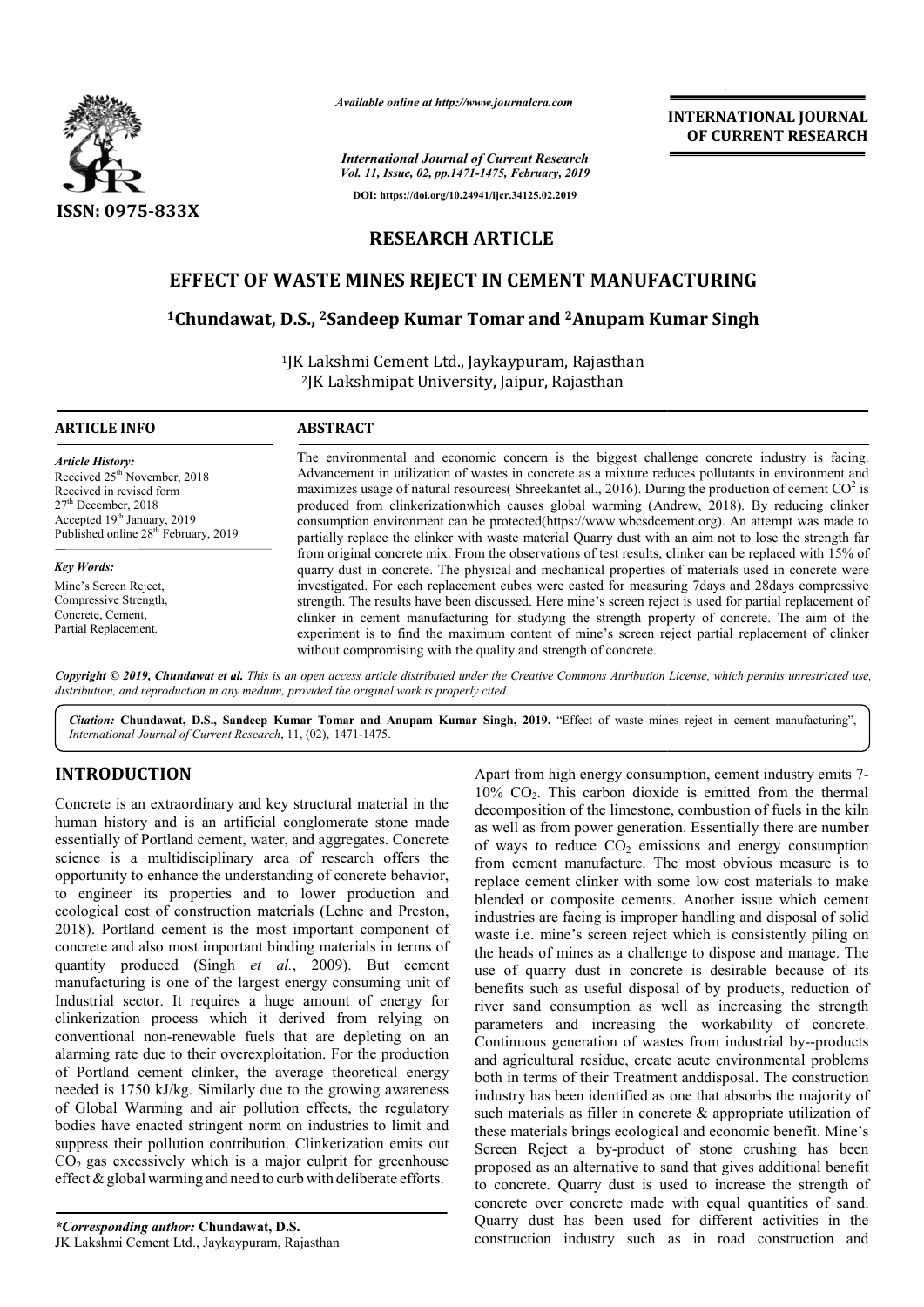manufacture of building materials such as light weight aggregates, bricks and tiles. High percentage of dust in the aggregate increases the fineness and the total surface area of aggregate particles. In this paper we have done the research on utilizing the Mine's screen reject which is a waste obtained from the stone crushing unit as a partial replacement of clinker for cement manufacturing. It accounts 25% of the final product from stone crushing unit. The mine's screen reject can cause significant environmental pollution when released directly into environment. To reduce the impact of the screen reject on environment and human being, the waste can be used either to produce new products or as process improviser in cement. Reuse of screen reject can save the natural resources and minimize environmental damage to achieve our goal towards sustainable development and solid waste management. Here mines screen reject is used for partial replacement of clinker to produce cement. The percentages of mine's screen reject for partial replacement are 0,5%, 10%, 15%. M15, M20, M25 grade. Concrete cubes of 150x150x150mm size were cast for conducting compressive strength test. From the experimental studies 15% of partial replacement of concrete with mine's screen rejects improved strength of cement.

# **EXPERIMENTS**

# **MATERIALS AND METHODS**

Clinker, Waste mines reject and gypsumwas used. Clinker, waste screen mines reject and gyspum was obtained from JK LAKSHMI CEMENT LTD, Sirohi, Rajasthan, India., Standard sand (Ennor) (IS- 650 ) was procured from Tamil Nadu. India. The compositions of clinker, waste mines reject and gypsum are reported in Table 1 .Crushed sand and aggregate were used locally for manufacturing the different grade of concrete.





**Figure 1. Clinker, Gypsum and Reject Used during the study Table 1. Chemical composition of Clinker/Waste mines screen reject and gypsum**

| Parameters                    | Clinker | Mine's screen reject | Mixed gypsum |
|-------------------------------|---------|----------------------|--------------|
| LOI %                         | 0.46    | 26.17                | 20.03        |
| SiO, %                        | 21.81   | 21.23                | 20.13        |
| $\mathrm{Al}_2\mathrm{O}_3\%$ | 5.67    | 8.04                 | 7.27         |
| $Fe2O3$ %                     | 3.92    | 3.97                 | 1.60         |
| CaO $%$                       | 64.12   | 34.98                | 31.01        |
| MgO%                          | 2.35    | 1.71                 | 1.30         |
| $Na2O$ %                      | 0.33    | 0.27                 | 0.55         |
| $K2O$ %                       | 0.84    | 0.69                 | 0.96         |
| $SO3$ %                       | 1.45    | 0.83                 | 22.98        |
| $CaSO4.2H2O$ %                |         | 0.014                | 0.021        |

#### **Experiment**

Mixed Proportion of different weigh ratio of Clinker, Mines Screen Reject and Gypsum for M 15, M 20, M 25 Grades concrete with partial replacement of clinker with mines screen reject (produced Cement) are defined in Table 2.

#### **Table 2.**

| Grade Of Concrete | Weight Ratio (C:FA:CA)  | Water Cement Ratio |
|-------------------|-------------------------|--------------------|
| M-15              | 1:1.92:2.84             | 0.60               |
| $M-20$            | 1:1.53:2.32             | 0.50               |
| $M-25$            | $1 \cdot 13 \cdot 2.29$ | 0.45               |

C: Cement, FA: Fine Aggregate, CA: Coarse Aggregate

#### **Preparation of concrete**

The concrete mix of grade M 15, M 20 and M 25 was made as per IS 10262. The concrete design mix proportions are given in Table 2. Composition of different mixes is given in Table 1.Tilting drum mixer was used to mix concrete. The mixing was continued till the resulting concrete was uniform in appearance. The mould of cast iron of size 150 mm x 150 mm x 150mm was used. Casting was done in such a way so that no water escaped from the joints of mould during the filling and compaction of concrete. Mould oil was applied between the joints of the mould to prevent escaping of water. To prevent adhesion of the concrete to the interior surfaces of the assembled mould, a thin layer of mould oil was also applied on the Interior surfaces of mould. Compaction of concrete was done by using tamping bar of 16 mm diameter, 0.6 m long. Together fully compacted concrete cube, concrete was filled into the mould in three different layer sand number of strokes was 35 per layer The strokes of the bar were distributed in a uniform manner over the cross-section of the mould and covered the mould with a glass or metal plate to prevent evaporation. After 24 hours, the specimen was remoulded and kept in water tank for curing.

**Table 3. Test results of 7 days compressive strength, (N/mm2) of M 15, M20, M 25 Grades concrete with Partial replacement of clinker with mines screen reject (produced Cement)**

| % Mines Screen Reject | M-15 | $M-20$ | $M-25$ |
|-----------------------|------|--------|--------|
| 0 (Control)           | 173  | 23.0   | 25.9   |
| $5 (Mix-1)$           | 17.0 | 22.5   | 24.5   |
| $10$ (Mix-2)          | 16.5 | 21.2   | 23.9   |
| $15$ (Mix-3)          | 155  | 20.4   | วว ว   |

#### **Slump Measurements**

The slump of the concrete was determined as per IS 1199 standard. The slump cone was filled with fresh concrete in three different layers. Each layer was tamped 25 times using a bullet nosed metal rod of 610 mm long and16 mm in diameter. After completely filling the cone, extra concrete was removed and concrete surface was levelled. The mould was removed vertically upwards and the concrete cone subsided. This subsidence was termed as slump of concrete and was measured to the nearest of 10 mm.

**Table 4. Slump (mm)**

| Time (Minutes) | Control | $MIX-1$  | $MIX-2$  | $MIX-3$  |
|----------------|---------|----------|----------|----------|
|                |         | Collapse | Collapse | Collapse |
| 60             | 60      | 180      | Collapse | Collapse |
| 20             | 20      | 165      | 175      | 180      |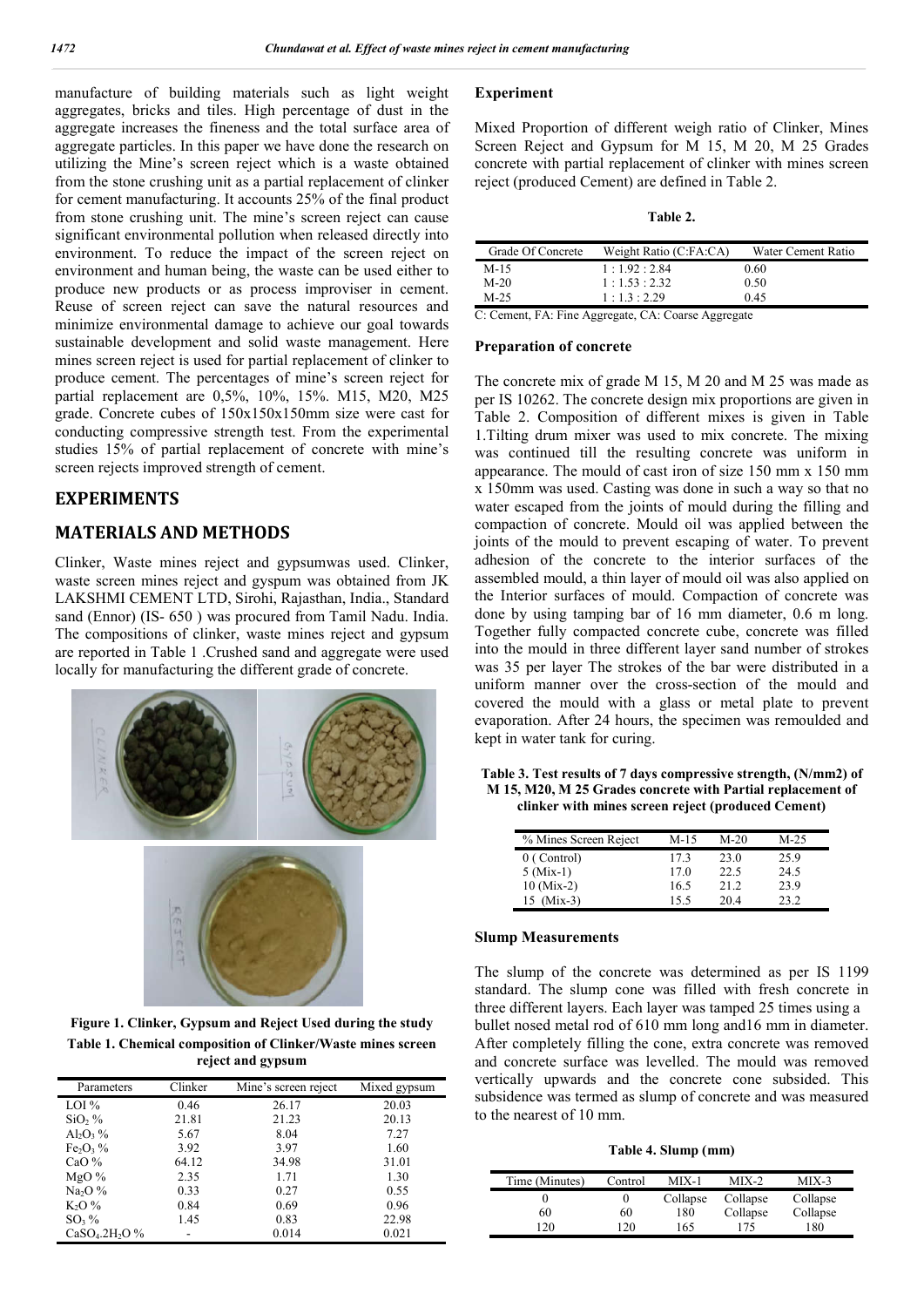### **Compressive strength**

Each mix was placed in separate cubical mould of size 150 mm x 150 mm x 150 mm. The moulds were removed after 24 hours and concrete cubes were stored in water at 27°C for curing. The cubes were taken out from the water prior to testing. The compressive strengths were determined for 3 cubes at 3, 7 and 28 days as per IS 4031.

| Table 5. Test results of 28 days compressive strength (N/mm2) of |
|------------------------------------------------------------------|
| M 15, M20, M 25 Grade concrete with partial replacement of       |
| clinker with mines screen reject (produced Cement)               |

| % Mines Screen Reject | M-15 | $M-20$ | $M-25$ |
|-----------------------|------|--------|--------|
| $0$ (Control)         | 23.5 | 31.2   | 35.5   |
| $5 (Mix-1)$           | 23.0 | 30.5   | 34.0   |
| $10 \, (Mix-2)$       | 22.3 | 29.2   | 33.5   |
| $15 \,(Mix-3)$        | 21.0 | 28.0   | 33.0   |



**Figure 2. Compressive strength of 28 Days (Different Mixes)**

#### **1.2.1Flexural Strength**

To conduct the flexural strength test as per BS 1881-118, beam samples of size 500 mm×100 mm×100mm were cast and cured in water for 7 and 28 days. For each mix proportion, three similar samples were prepared. Freshly mixed concrete was filled in three layers in beam moulds. Each layer was compacted manually by giving 150 strokes using a 25mm diameter steel tamping rod. The hardened beams were placed on the automatic universal testing machine after 7 and 28 days curing. Two additional loading rollers were placed on the top of the beam as shown in Fig.2. The load at a rate of 200 m/s was applied without shock. To calculate the flexural strength of beam, the following formula was used:

#### 21 2*plfdd*

where p= breaking load(N), d1 and d2= lateral dimensions of<br>
cross section(in mm)<br>
Table 6. (Flexural Strength)<br>  $\frac{1}{\text{days}}$  Control MIX-1 MIX-2 MIX-3 cross section(in mm)

**Table 6. (Flexural Strength)**

| Days    | Control | $MIX-1$ | $MIX-2$ | MIX-3 |
|---------|---------|---------|---------|-------|
| 7 Days  | 3.95    | 4.6     | 49      | 5.4   |
| 28 Days | 6.4     | 6.8     | 69      | 73    |

#### **Water permeability**

Water permeability test was carried out to measure passage of water in the concrete test specimen under pressure as per DIN

1048 part 5. A test specimen, cylindrical in shape, 200 mm in diameter and 120 mm height was cast from the fresh concrete just like a test cube for compressive strength measurement. The test specimen was wet cured for 28 days. After 28 days of curing, test specimen was fitted in the machine and a pressure of 1 bar for 48 hours followed by 3 bar for 24 hours and then 7 bar for 24 hours were applied as per requirement of DIN 1048 part 5. The specimen was splited into two halves. Penetration of water was measured. The maximum value of water penetration was the permeability of concrete. 1048 part 5. A test specimen, cylindrical in shape, 200 mm in diameter and 120 mm height was cast from the fresh concrete just like a test cube for compressive strength measurement. The test specimen was wet cured for 28 d







**Figure 4. Flexural strength of different Mixes Flexural strength of different Table 7.** 

**Table 7. (Water permeability)**

| Control | $13 \text{ mm}$  |
|---------|------------------|
| $MIX-1$ | 56 Mm            |
| $MIX-2$ | $4.5 \text{ mm}$ |
| $MIX-3$ | $3.7 \text{ mm}$ |



**Figure 5. Water permeability of different mixes**

# **Rapid Chloride Penetration Test Figure 5. permeability of Test**

In rapid chloride ion permeability test as per ASTM C 1202, specimens used were in the cylindrical form (diameter 100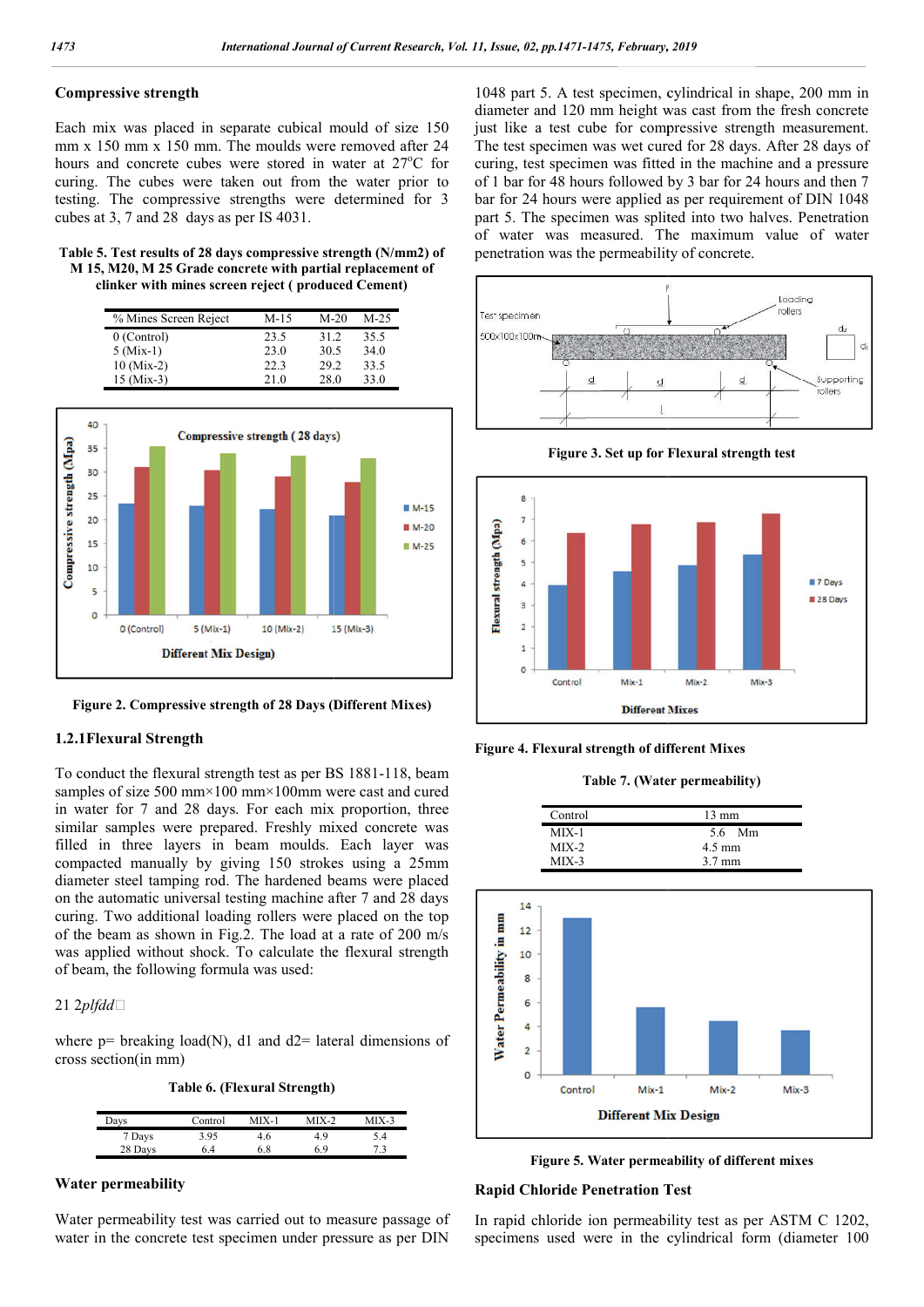mm). Test values were normalized using the ratio of the standard to the actual cross-sectional areas and kept in the apparatus (Fig.3). One end of the specimen was exposed to NaCl whereas the other end to NaOH solutions. A potential of 60V was applied across the specimen and the current was measured for 6 hour after an interval of 30 minutes. Due to chloride ion penetration into the concrete, the conductivity and current increased to some extent. The total charge passing through the specimen (in Coulombs) was calculated and was found to be high at the completion of the test, indicating higher permeability. I cross-sectional are<br>e end of the specin<br>er end to NaOH solu<br>oss the specimen a<br>after an interval of<br>on into the concrete,



**Figure 6. Rapid Chloride Ion Permeability Apparatus rmeability** 



**Table 8. RCPT Test**

**Figure 7. RCPT of different mixes**

# **RESULTS AND DISCUSSION**

In order to determine the appropriate dose of waste mines reject, compressive strength of concrete at 28days of hydration was determined in the presence of 0,10 and15wt % waste mines reject (Figure 2). The results showed that 15wt % mines reject gave most reasonable value. Slump values of all the mixes are given in Table 4. The results of slump test showed that all the mixes were in workable condition for 2 h.The change in compressive strengths with time are given in Table 2. It appears that use of 15% waste mines present in the concrete is responsible forimproved workability and low early during hydration of PC, Ca(OH)2 is formed which after 7 days strength (may be up to 28 days) 25. It is well established that<br>during hydration of PC, Ca(OH)2 is formed which after 7 days<br>react with pozzolans togive additional amounts of calcium silicate hydrate is given below.

 $C3S + 6H \Box$  $C3S2H3 + 3Ca(OH)2(1)$ 

 $Ca(OH)2 + (SiO2 + Al2O3) \square \square C3S2H3 + Other components$ (2)

15 % waste mines reacts with calcium hydroxide (free lime), a  $C3S + 6H \Box C3S2H3 + 3Ca(OH)2 (1)$ <br>Ca(OH)2 + (SiO2 + Al2O3)  $\Box C3S2H3$  + Other components<br>(2)<br>15 % waste mines reacts with calcium hydroxide (free lime), a<br>byproduct of thecement hydration process and converts it into hydrates of calcium aluminates and calcium alumino silicates. Hardened PC contains a distribution of pore sizes depending on the initial water-to-cement ratio (w/c) and the degree of cement hydration. The pores in cement-based materials consist of four types of pores: (a) gel pores (radius- $0.5-10$  nm), (b) capillary pores(radius-5 to  $5000$  nm), (c) macro pores due to deliberately entrained air and (d) macro pores due to inadequate compaction. In general permeability of concrete is reduced in the presence15 % waste mines because of reduction of pores in cement paste. RCT also show less for adding 15 % waste mines, which shows much durable concrete. Flexural strength also increased in 15 % waste mines mix design, which is useful for infra concrete. minates and calcium alumino silicates.<br>a distribution of pore sizes depending<br>cement ratio (w/c) and the degree of<br>pores in cement-based materials consist

### **CONCLUSION**

using the strength (may be up to 28 days) 25. It is well entablished that the strength (may be up to 28 days) 25 . It is well entablished that the strength (may be up to 28 days) and the current way be up to 28 the 12 Oct Global warning and energy crisis  $\&$  emission of green gases from industrial process and its adverse effect on climate has changed the mind set of people. Use of more and more environment friendly material and industrials wastes like quarry dust in construction industry is of paramount importance. A number of studies have been conducted concerning the protection of natural resources, prevention of environmental pollution and contribution to the economy by using the waste material. Attempts are being made to replace a part of Portland cement by suitable industrials wastes to part of Portland cement by suitable industrials wastes to minimise the emission of  $CO<sub>2</sub>$  pollution and at the same time to improve the quality of cements.Mines Screen Reject creates to improve the quality of cements. Mines Screen Reject creates remarkable problem for environment so it has been used this reject material in cement manufacturing and found good results during my studies. The materials were blended with cement in various ratios, trying to find appropriate quality cements without compromising of cement quality. With this experimental test and results it would like to conclude: quate compaction. In general permeability of concrete is<br>ed in the presence15 % waste mines because of reduction<br>res in cement paste. RCT also show less for adding 15 %<br>mines, which shows much durable concrete. Flexural<br>th material in cement manufacturing and found good results<br>my studies. The materials were blended with cement in<br>it compromising of cement quality. With this<br>mental test and results it would like to conclude:<br>Based on experim

- Based on experimental investigation, it is found that quarry dust can be used as an alternative material to the clinker.
- Clinker can be replaced with quarry dust up to 15% without much loss in compressive strength.
- Considerable decrease in compressive strength was observed from 15% cement replaced with quarry dust.
- 15% cement replaced with quarry dust can be used for plastering, flooring, repairing and tile fixing work.
- The physical and chemical properties of quarry dus satisfy the requirements of the Clinker.
- It is found that the quarry dust improves the mechanical properties of concrete. satisfy the requirements of the Clinker.<br>It is found that the quarry dust improves the mechanical<br>properties of concrete.<br>Usage of quarry dust also reduces the cost of concrete<br>because it is a waste material from quarries.
- Usage of quarry dust also reduces the cost of concrete because it is a waste material from quarries.
- It also reduces the problems of disposal hence provide a sustainable approach to solid waste management
- The replacement of the clinker with quarry dust decreases the workability of the concrete due to absorption of the water by quarry dust.